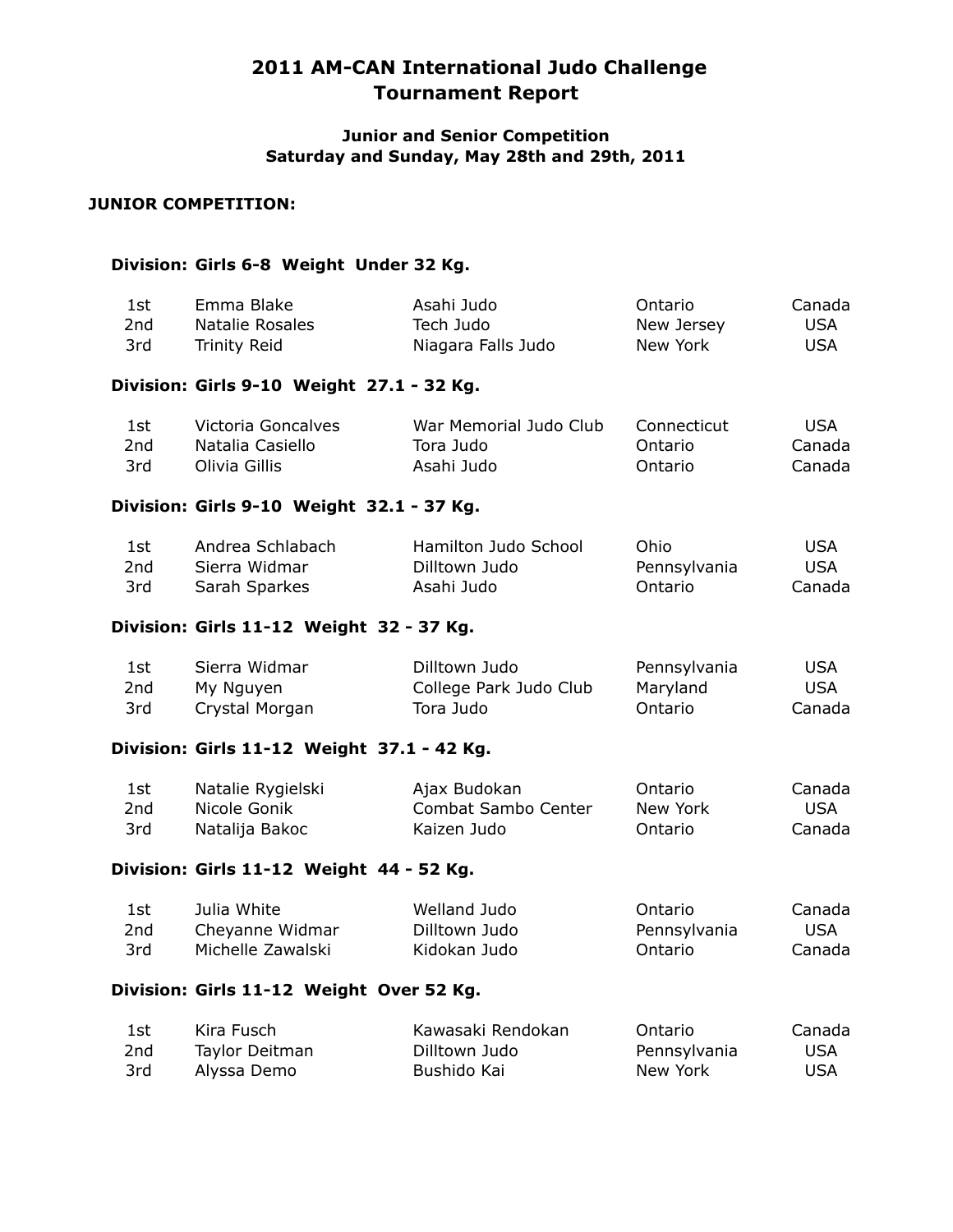## **Junior and Senior Competition Saturday and Sunday, May 28th and 29th, 2011**

### **JUNIOR COMPETITION:**

### **Division: Girls 13-16 Weight 0 - 44 Kg.**

|  | 1st<br>2nd<br>3rd | Jessica Klimkait<br>Brianna Campbell | Budokan Judo<br>EMU Judo | Ontario<br>Michigan | Canada<br>USA |
|--|-------------------|--------------------------------------|--------------------------|---------------------|---------------|
|--|-------------------|--------------------------------------|--------------------------|---------------------|---------------|

# **Division: Girls 13-16 Weight 44.1 - 48 Kg.**

| 1st. | Jessica Klimkait | Budokan Judo        | Ontario | Canada |
|------|------------------|---------------------|---------|--------|
| 2nd  | Natasha Dillon   | Kidokan Judo        | Ontario | Canada |
| 3rd  | Alyssa Ronayne   | Cambridge Judo Club | Ontario | Canada |

## **Division: Girls 13-16 Weight 52.1 - 57 Kg.**

| 1st             | Gabriela Gomez  | Saito/ Wee Dojo   | Michigan | USA    |
|-----------------|-----------------|-------------------|----------|--------|
| 2 <sub>nd</sub> | Elena Guglielmo | Voie Souple       | Quebec   | Canada |
| 3rd             | Alina Fusch     | Kawasaki Rendokan | Ontario  | Canada |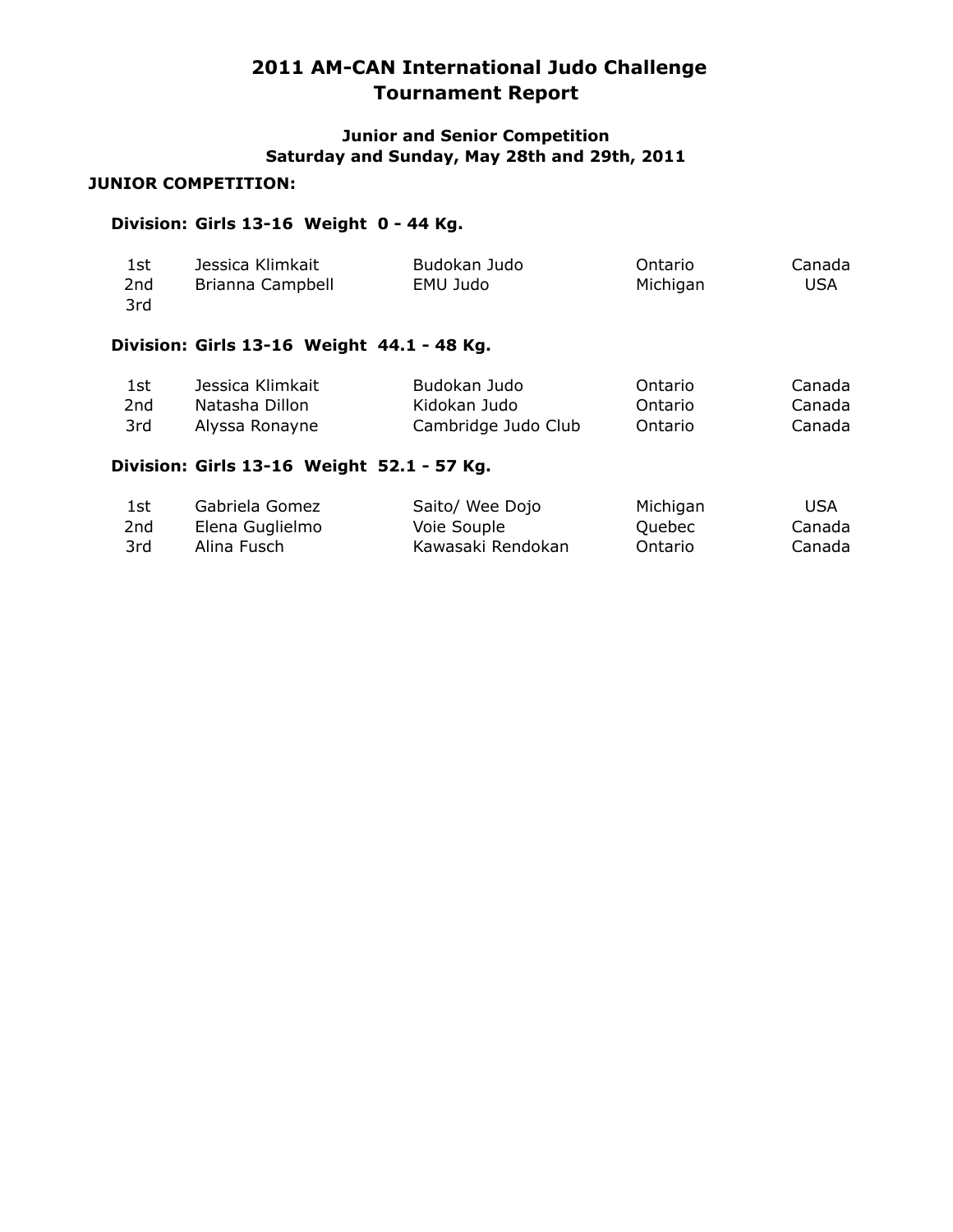## **Junior and Senior Competition Saturday and Sunday, May 28th and 29th, 2011**

## **JUNIOR COMPETITION:**

3rd

## **Division: Boys 6-8 Weight Under 20 Kg.**

| 1st<br>2nd<br>3rd      | Lenny Sheynfeld<br>Alexander Tamai<br>Jack Kazalas        | Combat Sambo Center<br>College Park Judo<br>Kim's Martial Arts | New York<br>Maryland<br>Pennsylvania | <b>USA</b><br><b>USA</b><br><b>USA</b> |
|------------------------|-----------------------------------------------------------|----------------------------------------------------------------|--------------------------------------|----------------------------------------|
|                        | Division: Boys 6-8 Weight 20.1 - 23 Kg.                   |                                                                |                                      |                                        |
| 1st<br>2nd<br>3rd      | Liam Atayants<br>Zakaria Mahmoud<br><b>Thomas Sparkes</b> | Combat Sambo Center<br>Dutton Judo Club<br>Asahi Judo          | New York<br>Ontario<br>Ontario       | <b>USA</b><br>Canada<br>Canada         |
|                        | Division: Boys 6-8 Weight 23.1 - 27 Kg.                   |                                                                |                                      |                                        |
| 1st<br>2nd<br>3rd      | Matthew Cherny<br>Daniel Abramov<br><b>Brent Demo</b>     | Combat Sambo Center<br>Combat Sambo Center<br>Bushido Kai      | New York<br>New York<br>New York     | <b>USA</b><br><b>USA</b><br><b>USA</b> |
|                        | Division: Boys 6-8 Weight 27.1 - 32 Kg.                   |                                                                |                                      |                                        |
| 1st<br>2nd<br>3rd      | Todd Hillsman<br>Luke Holman                              | Dilltown Judo<br>Kim's Martial Arts                            | Pennsylvania<br>Pennsylvania         | <b>USA</b><br><b>USA</b>               |
|                        | Division: Boys 6-8 Weight 32.1 - 37 Kg.                   |                                                                |                                      |                                        |
| 1st<br>2nd<br>3rd      | <b>Hunter Cameron</b><br>Alec Loney                       | Dilltown Judo<br>Tora Judo                                     | Pennsylvania<br>Ontario              | <b>USA</b><br>Canada                   |
|                        | Division: Boys 6-8 Weight Over 37 Kg.                     |                                                                |                                      |                                        |
| 1st<br>2nd<br>3rd      | Thomas Moreau Jr.<br>Roy Andrade                          | Moreau's Training Center<br>Tech Judo                          | New Hampshire<br>New Jersey          | <b>USA</b><br><b>USA</b>               |
|                        | Division: Boys 9-10 Weight Under 27 Kg.                   |                                                                |                                      |                                        |
| 1st<br>2 <sub>nd</sub> | Aryan Khaleghpanah<br><b>Thomas Suggitt</b>               | Kidokan Judo<br>Asahi Judo                                     | Ontario<br>Ontario                   | Canada<br>Canada                       |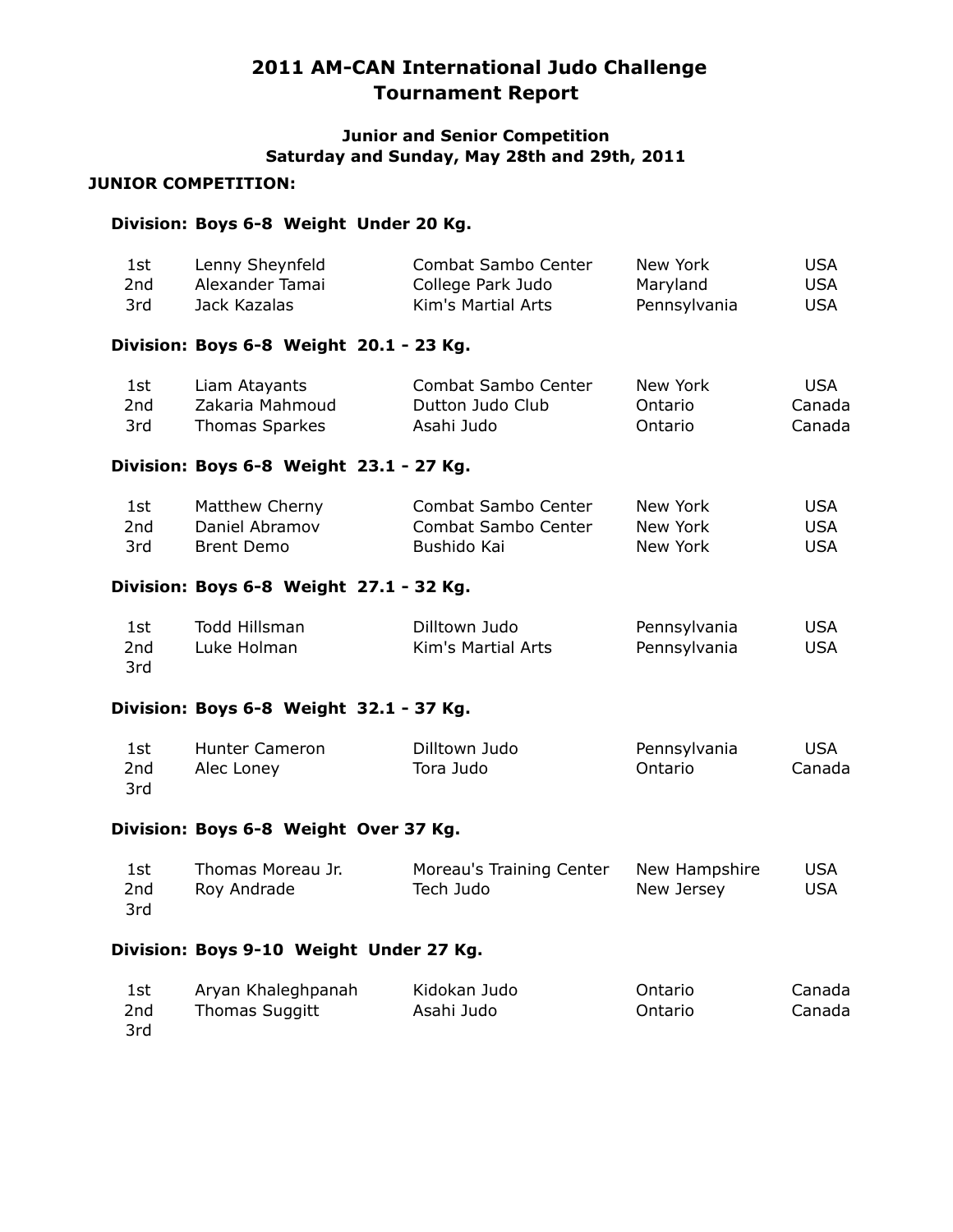### **Junior and Senior Competition Saturday and Sunday, May 28th and 29th, 2011**

### **JUNIOR COMPETITION:**

### **Division: Boys 9-10 Weight 27.1 - 32 Kg.**

| 1st             | JohnRocco Kazalas | Kim's Martial Arts                      | Pennsylvania | <b>USA</b> |
|-----------------|-------------------|-----------------------------------------|--------------|------------|
| 2 <sub>nd</sub> | Dontae de Jesus   | <b>CFMA</b>                             | Ontario      | Canada     |
| 3rd             | Jimmy Malesky     | Kodokan Judo of Pittsburgh Pennsylvania |              | <b>USA</b> |

### **Division: Boys 9-10 Weight 32.1 - 37 Kg.**

| 1st             | Humberto Gomez | Asahi Judo         | Ontario    | Canada |
|-----------------|----------------|--------------------|------------|--------|
| 2 <sub>nd</sub> | Troy Vinson    | Hamilton Judo Club | Ohio       | USA    |
| 3rd             | Mason Bernal   | Tech Judo          | New Jersey | USA    |

### **Division: Boys 9-10 Weight 44 - 49 Kg.**

| 1st | Daniel Shleyger | Combat Sambo Center | New York | USA  |
|-----|-----------------|---------------------|----------|------|
| 2nd | Julien Legros   | Legrosports Judo    | New York | USA  |
| 3rd | Armen Danielyan | Bushido Kai         | New York | USA. |

#### **Division: Boys 11-12 Weight Under 32 Kg.**

| 1st | Vlad Zaltsman    | Combat Sambo Center   | New York | USA    |
|-----|------------------|-----------------------|----------|--------|
| 2nd | Jacob Foster     | Asahi Judo            | Ontario  | Canada |
| 3rd | Nicholas Redford | Scarborough Dojo Judo | Ontario  | Canada |

#### **Division: Boys 11-12 Weight 32.1 - 37 Kg.**

| 1st | Emmanuel Furman | Combat Sambo Center | New York       | USA    |
|-----|-----------------|---------------------|----------------|--------|
| 2nd | Andrew White    | Asahi Judo          | Ontario        | Canada |
| 3rd | Michael Rov     | Pedro's Judo Center | Massachusettes | USA    |

#### **Division: Boys 11-12 Weight 37.1 - 42 Kg.**

| 1st | Jogbo Johnson   | Legrosports Judo    | New York | USA |
|-----|-----------------|---------------------|----------|-----|
| 2nd | Cory Giunta     | Bushido Kai Judo    | New York | USA |
| 3rd | Ronald Lantsman | Combat Sambo Center | New York | USA |

### **Division: Boys 11-12 Weight 42.1 - 47 Kg.**

| 1st | Kevin Holman   | Kim's Martial Arts  | Pennsylvania | USA    |
|-----|----------------|---------------------|--------------|--------|
| 2nd | Leo Rabinovich | Combat Sambo Center | New York     | USA    |
| 3rd | Jacob Steckler | Asahi Judo          | Ontario      | Canada |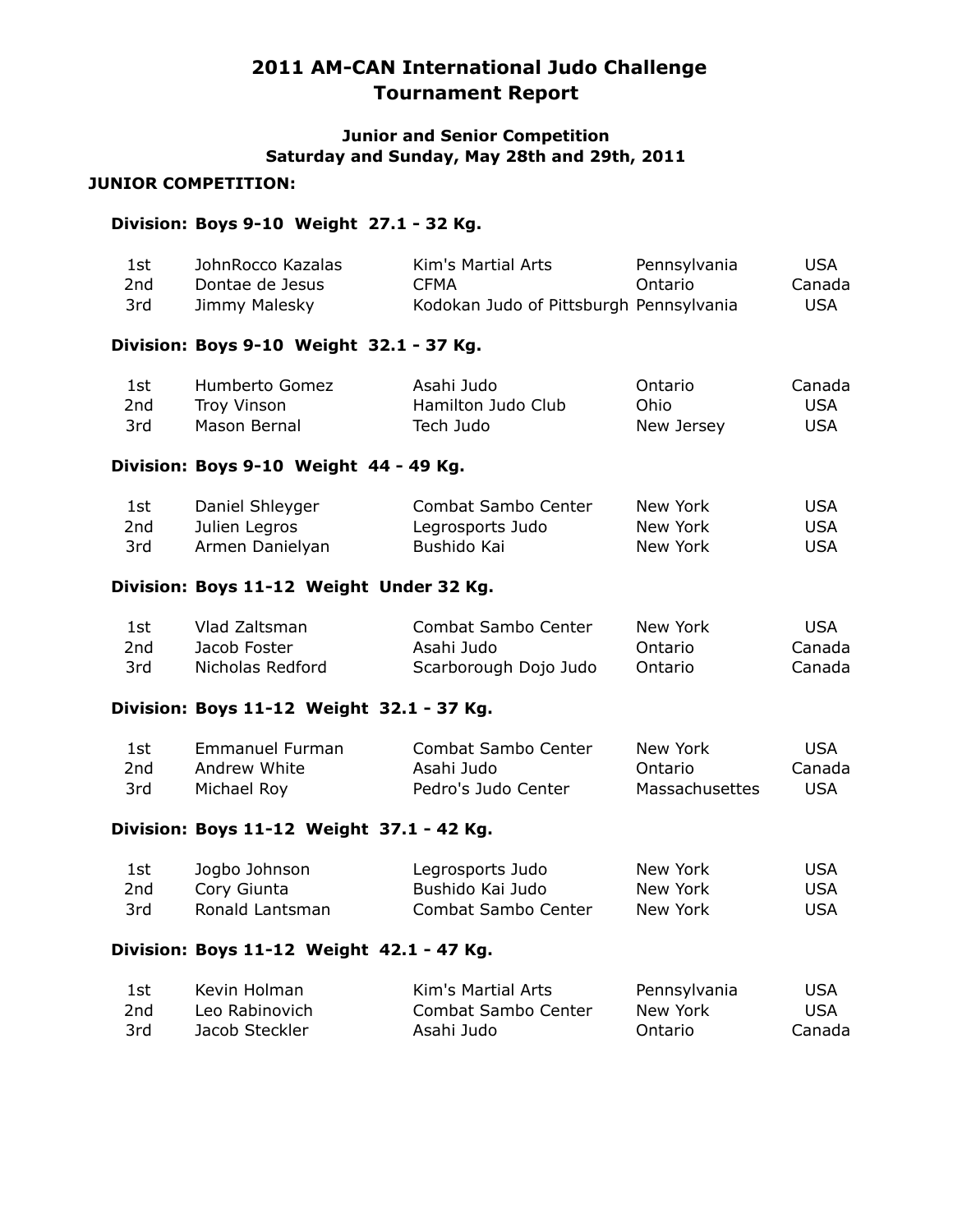### **Junior and Senior Competition Saturday and Sunday, May 28th and 29th, 2011**

### **JUNIOR COMPETITION:**

### **Division: Boys 11-12 Weight 47.1 - 52 Kg.**

| 1st<br>2nd<br>3rd | Georgy Chedia<br>Zachary Borisch<br>Heiko Rommelmann | White Eagle<br>Columbia Judo Dojo<br>Bushido Kai Judo | New York<br>Washington<br>New York | USA<br><b>USA</b><br><b>USA</b> |
|-------------------|------------------------------------------------------|-------------------------------------------------------|------------------------------------|---------------------------------|
|                   | Division: Boys 11-12 Weight Over 58 Kg.              |                                                       |                                    |                                 |
| 1st               | Andrew Buckley                                       | Saito Dojo                                            | Michigan                           | USA                             |
| 2nd               | Joshua Paltiel                                       | Spartak Judo                                          | New York                           | <b>USA</b>                      |
| 3rd               | Eric Quinn                                           | South Hills Judo                                      | Pennsylvania                       | <b>USA</b>                      |
|                   | Division: Boys 13-14 Weight Under 42 Kg.             |                                                       |                                    |                                 |
| $1 - 1$           | Demote Venesselst                                    | $T = 1000 - 1000$                                     | $\bigcap_{x=1}^{n}$                | $C - - - - -$                   |

| 1st | Dennis Yanovski    | Taifu Judo         | Ontario      | Canada     |
|-----|--------------------|--------------------|--------------|------------|
| 2nd | Salvatore DeSimone | Kim's Martial Arts | Pennsylvania | <b>USA</b> |
| 3rd | Ossama Mahmoud     | Dutton Judo Club   | Ontario      | Canada     |

## **Division: Boys 13-14 Weight 42.1 - 47 Kg.**

| 1st | Devin Garrido | Kokushikai Judo Academy New Jersey |          | USA |
|-----|---------------|------------------------------------|----------|-----|
| 2nd | Paul Lentz    | Jesup Judo Academy                 | Georgia  | USA |
| 3rd | Patrick Nagle | College Park Judo                  | Maryland | USA |

# **Division: Boys 13-14 Weight 47.1 - 52 Kg.**

| 1st | Dennis Bragilevsky | Taifu Judo          | Ontario  | Canada     |
|-----|--------------------|---------------------|----------|------------|
| 2nd | Ryan Osborne       | Saito-Wee Judo Team | Michigan | <b>USA</b> |
| 3rd | Paul Lentz         | Jesup Judo Academy  | Georgia  | USA        |

#### **Division: Boys 13-14 Weight 52.1 - 58 Kg.**

| 1st             | Cameron Burgess    | Asahi Judo   | Ontario  | Canada     |
|-----------------|--------------------|--------------|----------|------------|
| 2 <sub>nd</sub> | David Daniyelyan   | Bushido Kai  | New York | <b>USA</b> |
| 3rd             | Vladimir Togonidze | White Eagles | New York | <b>USA</b> |

## **Division: Boys 13-14 Weight 58.1 - 65 Kg.**

| 1st | Brandon Worthen | Tech Judo     | New Jersey   | USA        |
|-----|-----------------|---------------|--------------|------------|
| 2nd | Tyler Mack      | Dilltown Judo | Pennsylvania | <b>USA</b> |
| 3rd | Russell Weigel  | Kaizen Judo   | Ontario      | Canada     |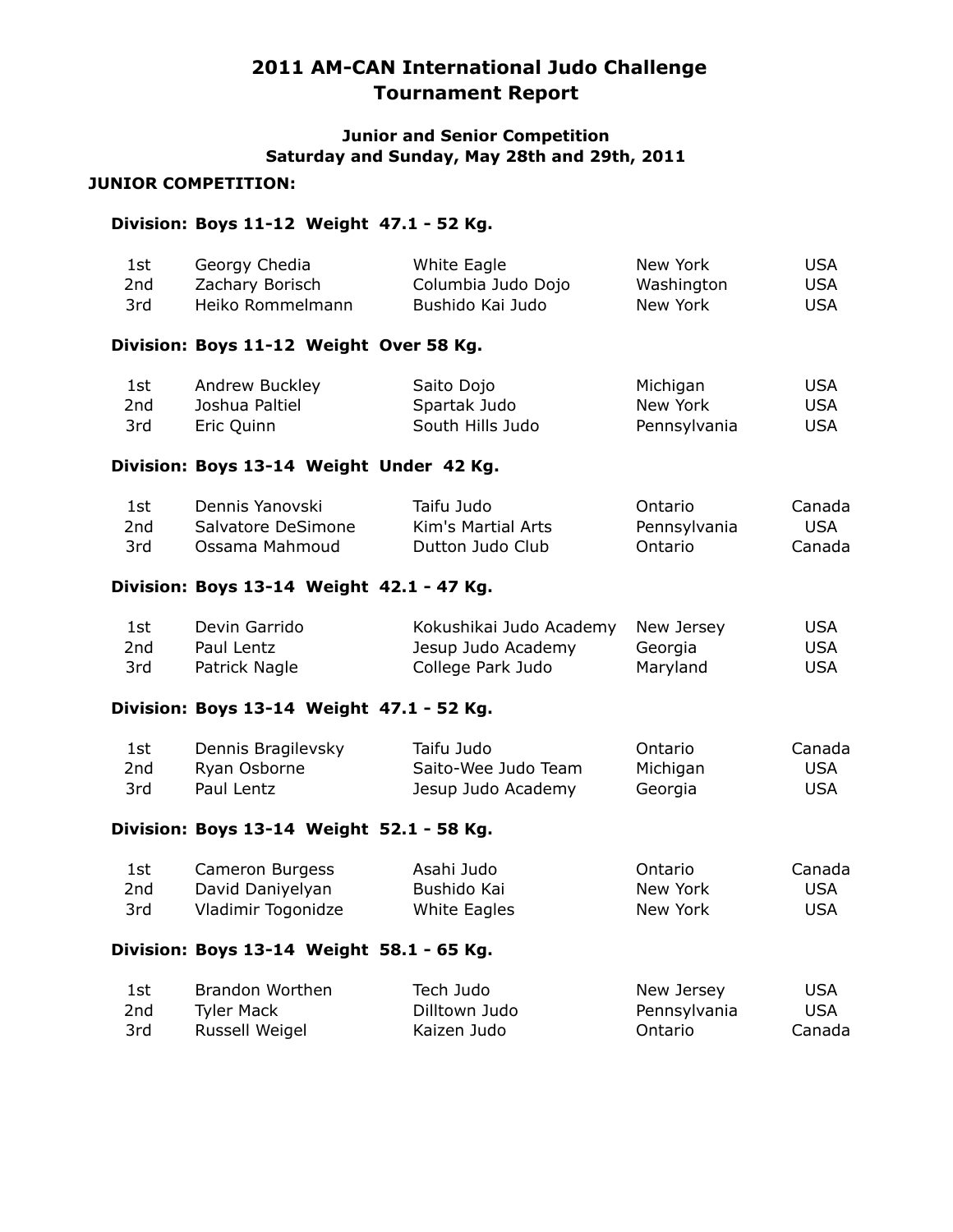## **Junior and Senior Competition Saturday and Sunday, May 28th and 29th, 2011**

## **JUNIOR COMPETITION:**

## **Division: Boys 13-14 Weight Over 65 Kg.**

| 1st<br>2 <sub>nd</sub><br>3rd | Antonio Rupolo<br>Will Cherry<br>Cody McPartland                    | Kidokan Judo<br>Legrosports Judo<br>Norwich Judo Dojo                | Ontario<br>New York<br>Connecticut | Canada<br><b>USA</b><br><b>USA</b> |
|-------------------------------|---------------------------------------------------------------------|----------------------------------------------------------------------|------------------------------------|------------------------------------|
|                               | Division: Boys 15-16 Weight Under 55 Kg.                            |                                                                      |                                    |                                    |
| 1st<br>2nd<br>3rd             | <b>Villy Grapp</b><br>Vlad Perevalov<br>Maor Badani                 | Combat Sambo Center<br>North York Judo Club<br><b>CFMA</b>           | New York<br>Ontario<br>Ontario     | <b>USA</b><br>Canada<br>Canada     |
|                               | Division: Boys 15-16 Weight 55.1 - 60 Kg.                           |                                                                      |                                    |                                    |
| 1st<br>2nd<br>3rd             | Tyler Kim<br>Jesus Enrique                                          | Kim's Martial Arts<br>Tech Judo                                      | Pennsylvania<br>New Jersey         | <b>USA</b><br><b>USA</b>           |
|                               | Division: Boys 15-16 Weight 61.1 - 66 Kg.                           |                                                                      |                                    |                                    |
| 1st<br>2nd<br>3rd             | Christopher Grunberg<br>Steven Bric<br>Maxime Lalonde-Gagnon        | College Park Judo<br>Tora Judo<br>Central Judo Lanaudiere Clu Quebec | Maryland<br>Ontario                | <b>USA</b><br>Canada<br>Canada     |
|                               | Division: Boys 15-16 Weight 61.1 - 73 Kg.                           |                                                                      |                                    |                                    |
| 1st<br>2nd<br>3rd             | Giga Gambashidze<br>Sebastian Walenciej<br><b>Olivier Grandmont</b> | White Eagles Judo<br>Kidokan Judo<br>Voie Souple                     | New York<br>Ontario<br>Quebec      | <b>USA</b><br>Canada<br>Canada     |
|                               | Division: Bovs 15-16 Weight 73.1 - 81 Kg.                           |                                                                      |                                    |                                    |

# **Division: Boys 15-16 Weight 73.1 - 81 Kg.**

| 1st | Umberto Rupolo | Kidokan Judo  | Ontario      | Canada |
|-----|----------------|---------------|--------------|--------|
| 2nd | Miles Stahl    | Dilltown Judo | Pennsylvania | USA    |
| 3rd |                |               |              |        |

## **Division: Boys 15-16 Weight Over 89 Kg.**

| 1st | L.A. Smith     | Cranford Judo and Karate New Jersey |          | USA |
|-----|----------------|-------------------------------------|----------|-----|
| 2nd | Malik Woodford | Chu To Bu West                      | Ohio     | USA |
| 3rd | Harun Bogdonic | Saito-Wee Judo Team                 | Michigan | USA |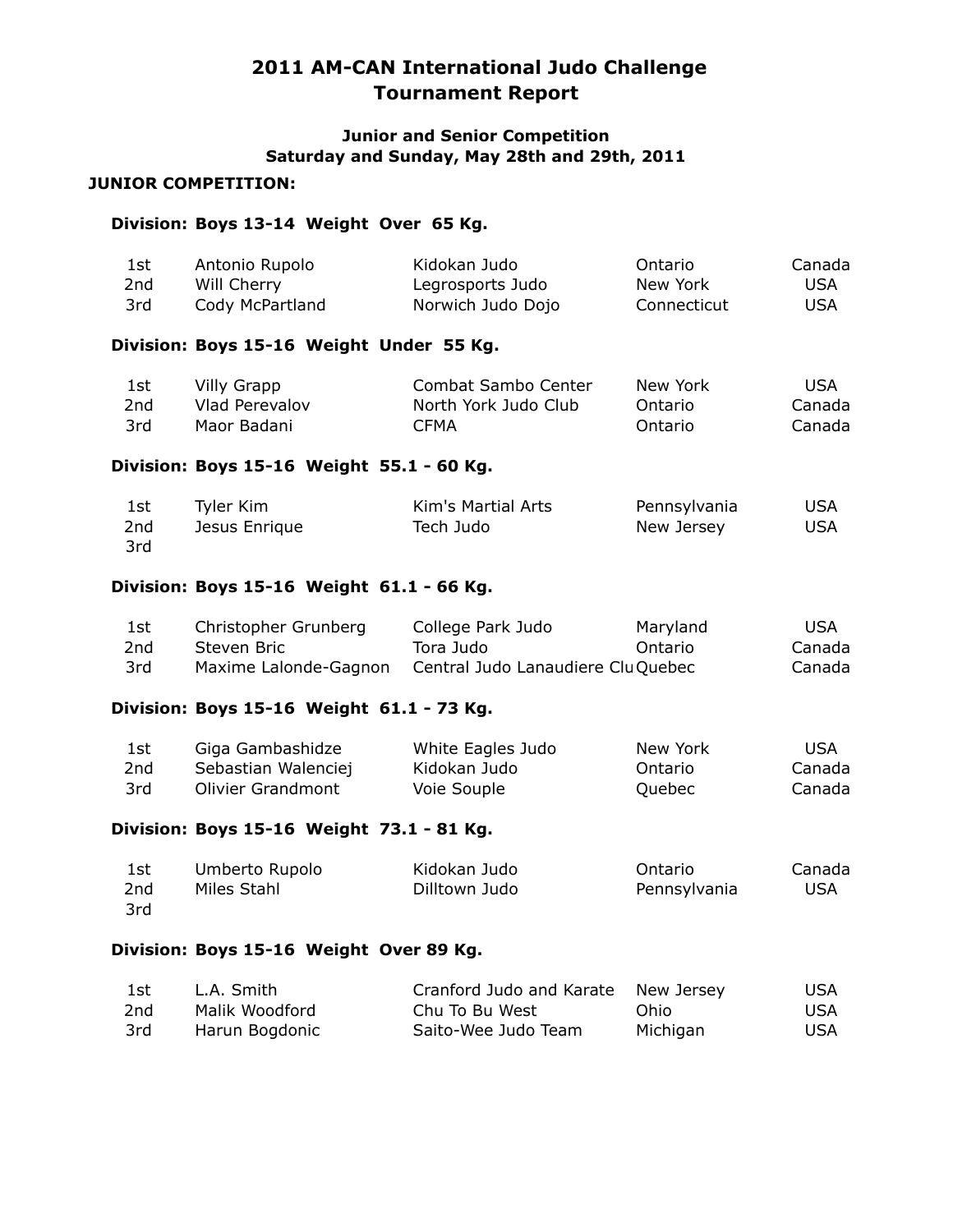### **Junior and Senior Competition Saturday and Sunday, May 28th and 29th, 2011**

### **SENIOR COMPETITION:**

#### **Division: Women - Weight 47 - 52 Kg.**

| 1st             | Alaine Abuan                         | Tech Judo         | New Jersey   | <b>USA</b> |
|-----------------|--------------------------------------|-------------------|--------------|------------|
| 2 <sub>nd</sub> | Janis Reyes                          | Kidokan Judo      | Ontario      | Canada     |
| 3rd             | Jani Palmer                          | College Park Judo | Maryland     | <b>USA</b> |
|                 | Division: Women - Weight 52 - 57 Kg. |                   |              |            |
| 1st             | Bettyna Chery                        | Legrosports Judo  | New York     | USA        |
| 2 <sub>nd</sub> | Cara Parmigiani                      | Oishi Judo        | New Jersey   | <b>USA</b> |
| 3rd             | Kayla Garshnick                      | Dilltown Judo     | Pennsylvania | <b>USA</b> |

#### **Division: Women - Weight 57 - 63 Kg.**

| 1st. | Laura Sprunk       | Kim's Martial Arts                | Pennsylvania | USA. |
|------|--------------------|-----------------------------------|--------------|------|
| 2nd  | Alexandra Bourgoin | La Voie Souple Mtl Nord           | Ouebec       | USA. |
| 3rd  | Kimberly Walsh     | Cayuga Community College New York |              | USA. |

#### **Division: Women - Weight 68 - 75 Kg.**

| 1st | Katrina Dillon  | Kidokan Judo          | Ontario | Canada |
|-----|-----------------|-----------------------|---------|--------|
| 2nd | Marija Balmazan | Full Circle Judo Club | Ontario | Canada |
| 3rd |                 |                       |         |        |

#### **Division: Women - Weight Over 78 Kg.**

| 1st | Christina Salmond | Baltimore Judo      | Maryland     | <b>USA</b> |
|-----|-------------------|---------------------|--------------|------------|
| 2nd | May Anne Reyes    | Kidokan Judo        | Ontario      | Canada     |
| 3rd | Beverly Koss      | Murty's Judo Center | Pennsylvania | <b>USA</b> |

#### **Division: Women Masters - Weight Light**

| 1st | Heather West      | Tora Judo             | Ontario     | Canada |
|-----|-------------------|-----------------------|-------------|--------|
| 2nd | Joan Love         | Norwich Judo Dojo     | Connecticut | USA    |
| 3rd | Alison Robertshaw | Full Circle Judo Club | Ontario     | Canada |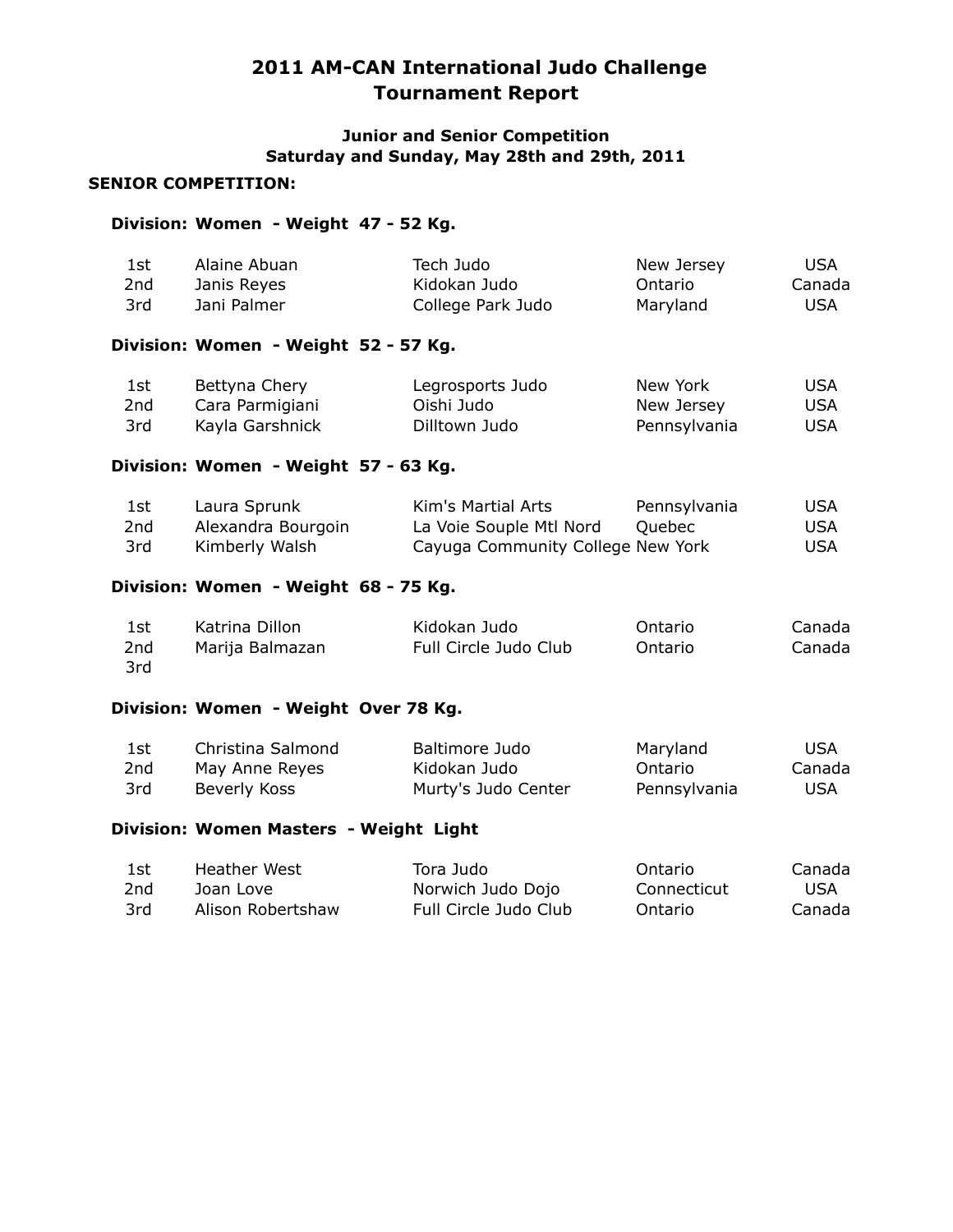### **Junior and Senior Competition Saturday and Sunday, May 28th and 29th, 2011**

#### **SENIOR COMPETITION:**

#### **Division: Men's M-1, Lower Belt - Weight Under 60 Kg.**

| 1st  | Sebastian Gomez | Tech Judo        | New Jersey | USA |
|------|-----------------|------------------|------------|-----|
| 2nd  | Joshua Haines   | C.C.C. Judo Club | New York   | USA |
| -3rd | Michael Ineich  | C.C.C. Judo Club | New York   | USA |

#### **Division: Men's M-1, Lower Belt - Weight 60.1 - 66 Kg.**

| 1st | Ivan Marrero    | Judo-No-Kata     | New York | USA |
|-----|-----------------|------------------|----------|-----|
| 2nd | Nicholas Neabel | C.C.C. Judo Club | New York | USA |
| 3rd |                 |                  |          |     |

#### **Division: Men's M-1, Lower Belt - Weight 66.1 - 73 Kg.**

| 1st | An Dang       | Judo-No-Kata | New York | USA    |
|-----|---------------|--------------|----------|--------|
| 2nd | Matthew Simon | Kidokan Judo | Ontario  | Canada |
| 3rd | Derek O'Neal  | Bedroc Judo  | New York | USA    |

#### **Division: Men's M-1, Lower Belt - Weight 73.1 - 81 Kg.**

| 1st | Andrew Ponyrko | Combat Sambo Center | New York | USA |
|-----|----------------|---------------------|----------|-----|
| 2nd | Craig Young    | Kin Tora Judo Club  | New York | USA |
| 3rd | Bradd Quinn    | Bedroc Judo         | New York | USA |

#### **Division: Men's M-1, Lower Belt - Weight 81.1 - 90 Kg.**

| 1st | Lugman Salaam | Kin Tora Judo Club | New York     | <b>USA</b> |
|-----|---------------|--------------------|--------------|------------|
| 2nd | Phil Horrell  | Trafford Judo Club | Pennsylvania | <b>USA</b> |
| 3rd |               |                    |              |            |

#### **Division: Men's M-1, Lower Belt - Weight 90.1 - 100 Kg.**

| 1st | Dallas Brightman | Celtic Judo Club       | Massachusetts | USA        |
|-----|------------------|------------------------|---------------|------------|
| 2nd | Travis Barbur    | Universal Judo Academy | New York      | <b>USA</b> |
| 3rd | Noel Evans       | Gaka Judo Club         | New York      | USA        |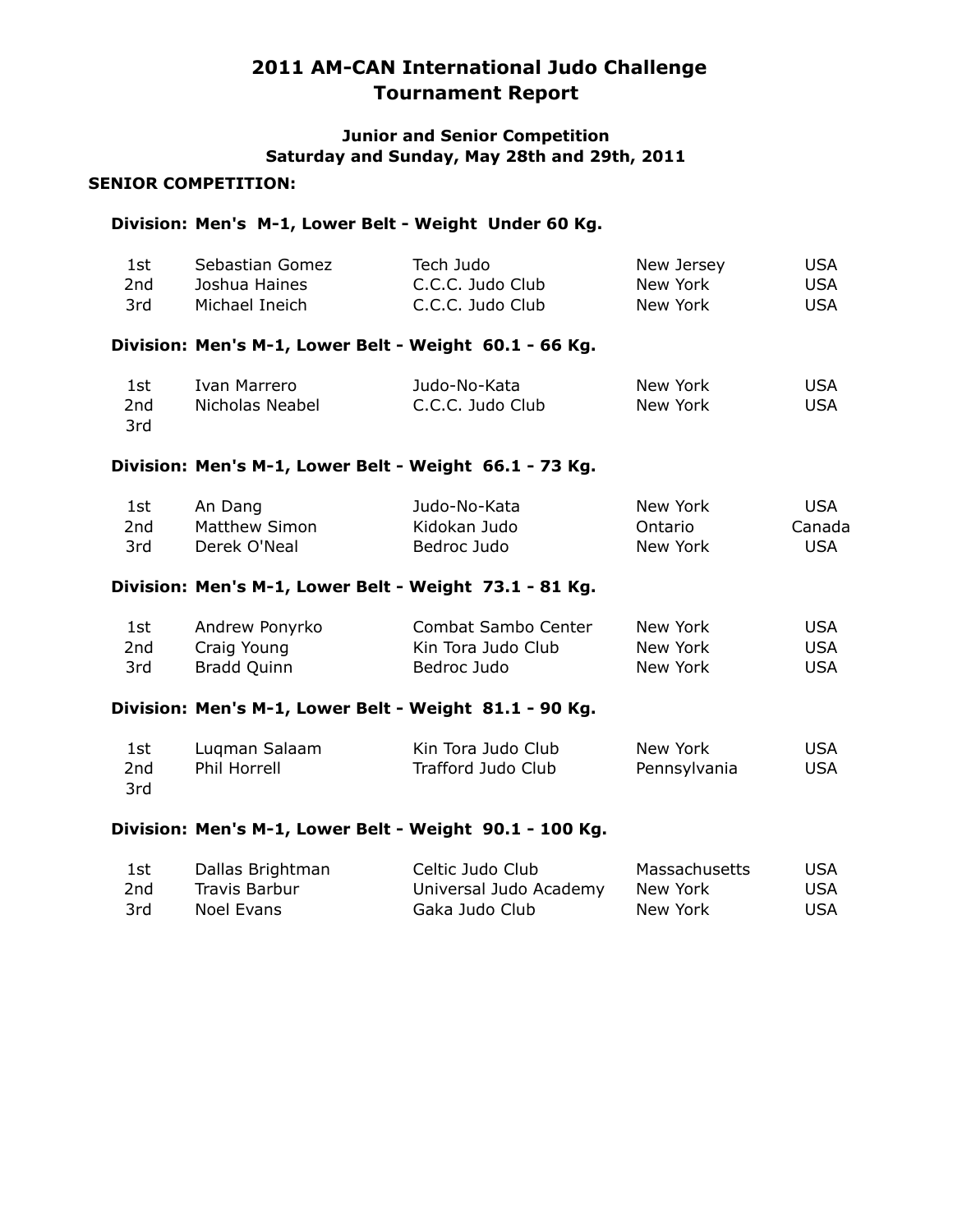## **Junior and Senior Competition Saturday and Sunday, May 28th and 29th, 2011**

### **SENIOR COMPETITION:**

#### **Division: Men's M-2, Brown Belt - Weight Under 55 Kg.**

|                   | Division: Men's M-2, Brown Belt - Weight 73.1 - 81 Kg.  |                                                                |                                   |                                 |
|-------------------|---------------------------------------------------------|----------------------------------------------------------------|-----------------------------------|---------------------------------|
| 1st<br>2nd<br>3rd | Lee Douglas<br>Dursun Tursumov<br>Yonatan Herzbrun      | British Forces Judo Team<br>Kin Tora Judo Club<br>Bishkek Kai  | New York<br>New York              | UK.<br><b>USA</b><br><b>USA</b> |
|                   | Division: Men's M-2, Brown Belt - Weight 66.1 - 73 Kg.  |                                                                |                                   |                                 |
| 1st<br>2nd<br>3rd | Christopher Grunberg<br>Jeremy Abuan<br>Andrew Zawalski | College Park Judo<br>Tech Judo<br>Kidokan Judo                 | Maryland<br>New Jersey<br>Ontario | USA<br><b>USA</b><br>Canada     |
|                   | Division: Men's M-2, Brown Belt - Weight 60.1 - 66 Kg.  |                                                                |                                   |                                 |
| 1st<br>2nd<br>3rd | Tyler Kim<br>Neldo Angeles                              | Kim's Martial Arts<br>San Yama Bushi                           | Pennsylvania<br>New York          | USA<br><b>USA</b>               |
|                   | Division: Men's M-2, Brown Belt - Weight 55.1 - 60 Kg.  |                                                                |                                   |                                 |
| 1st<br>2nd<br>3rd | <b>Villy Grapp</b><br>Muttagee Ahmad Ali                | Combat Sambo Center<br>Pittsburgh Yoseikan Academ Pennsylvania | New York                          | <b>USA</b><br><b>USA</b>        |
|                   |                                                         |                                                                |                                   |                                 |

| 1st | Umberto Rupolo | Kidokan Judo | Ontario | Canada |
|-----|----------------|--------------|---------|--------|
| 2nd | Colin Ramos    | Tora Judo    | Ontario | Canada |
| 3rd |                |              |         |        |

#### **Division: Men's M-2, Brown Belt - Weight 81.1 - 90 Kg.**

| 1st | Alex Rodeman    | Kawasaki Rendokan                | Ontario | Canada |
|-----|-----------------|----------------------------------|---------|--------|
| 2nd | Matthew Barlow  | British Forces Judo Team         |         | UK     |
| 3rd | Alexandru Bevza | Kokushikai Judo Academy New York |         | USA    |

#### **Division: Men's M-2, Brown Belt - Weight 90.1 - 100 Kg.**

| 1st  | L.A. Smith    | Cranford Judo and Karate New Jersey |              | USA |
|------|---------------|-------------------------------------|--------------|-----|
| 2nd  | Ilva Vosk     | Kokushikai Judo Academy New York    |              | USA |
| -3rd | David Galando | Trafford Judo Club                  | Pennsylvania | USA |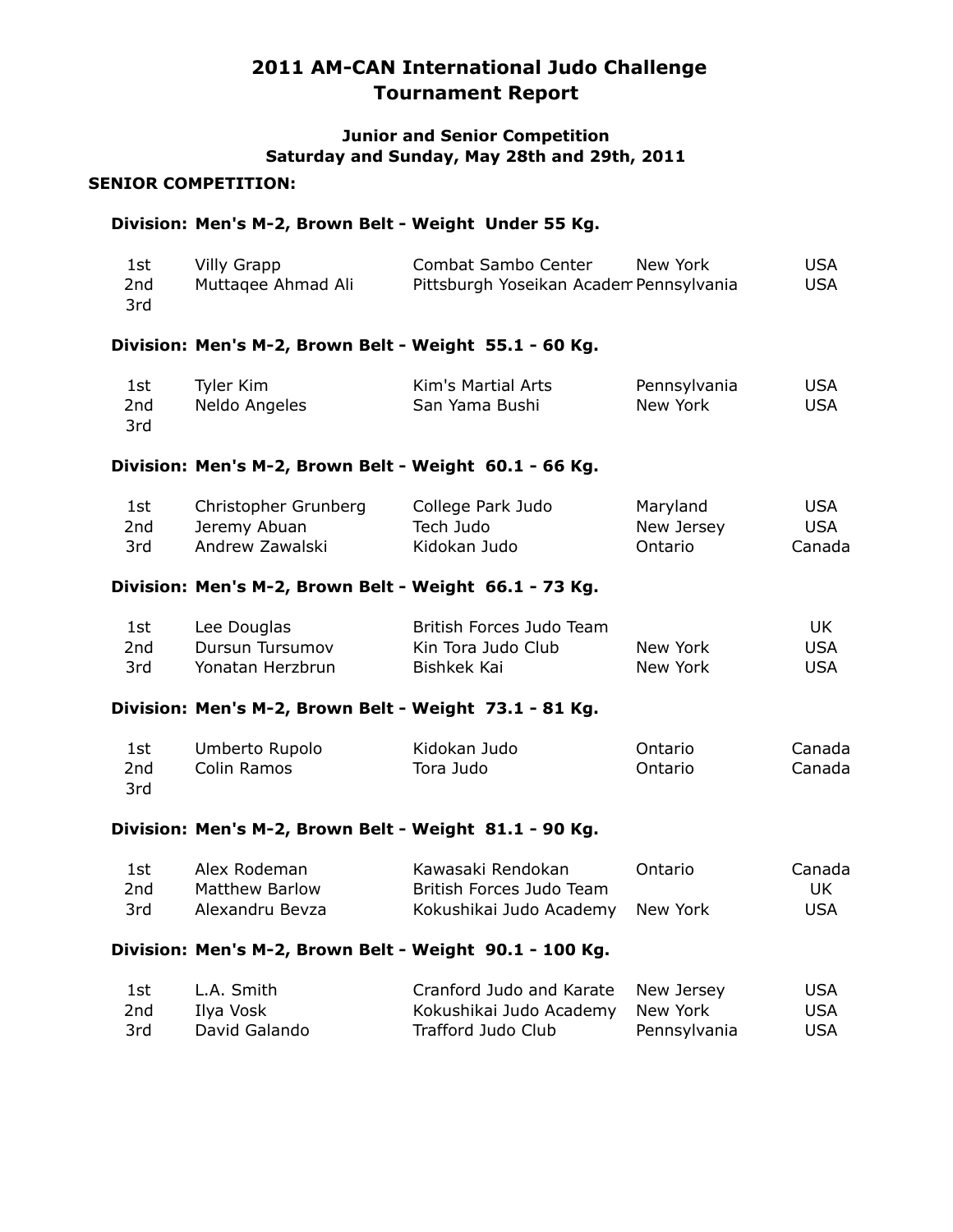### **Junior and Senior Competition Saturday and Sunday, May 28th and 29th, 2011**

#### **SENIOR COMPETITION:**

#### **Division: Men's M-3, Black Belt - Weight Under 66 Kg.**

| 1st | Diego Sanchez | Kawasaki Rendokan       | Ontario   | Canada |
|-----|---------------|-------------------------|-----------|--------|
| 2nd | Justin Karn   | Asahi Judo              | Ontario   | Canada |
| 3rd | Felix Kim     | University of Tennessee | Tennessee | USA    |

### **Division: Men's M-3, Black Belt - Weight 66.1 - 73 Kg.**

| 1st | Diego Sanchez  | Kawasaki Rendokan   | Ontario  | Canada |
|-----|----------------|---------------------|----------|--------|
| 2nd | Marty Grisanti | Kin Tora Judo Club  | New York | USA    |
| 3rd | Paul Shearhart | Paul Shearhart Judo | Ontario  | Canada |

### **Division: Men's M-3, Black Belt - Weight 73.1 - 81 Kg.**

| 1st. | Fred Harris     | British Forces Judo Team |              | UK   |
|------|-----------------|--------------------------|--------------|------|
| 2nd  | Andy Bosiljevac | Ameri-kan Judo           | Ohio         | USA  |
| 3rd  | Donnie Black    | South Hills Judo         | Pennsylvania | USA. |

#### **Division: Men's M-3, Black Belt - Weight 81.1 - 90 Kg.**

| 1st | Vadim Petrovici | Kokushikai Judo Academy New Jersey |          | <b>USA</b> |
|-----|-----------------|------------------------------------|----------|------------|
| 2nd | Max Grundy      | Kin Tora Judo Club                 | New York | USA.       |
| 3rd | Andrew Balach   | Full Circle Judo                   | Ontario  | Canada     |

#### **Division: Men's M-3, Black Belt - Weight 90.1 - 100 Kg.**

| 1st | Nedjo Sarenac     | Kaizen Judo                      | Ontario       | Canada |
|-----|-------------------|----------------------------------|---------------|--------|
| 2nd | Christopher Round | Team Force - Pedro               | Massachusetts | USA    |
| 3rd | Ilva Vosk         | Kokushikai Judo Academy New York |               | USA    |

#### **Division: Men's M-3, Black Belt - Weight Over 100 Kg.**

| 1st | Nedjo Sarenac | Kaizen Judo             | Ontario   | Canada |
|-----|---------------|-------------------------|-----------|--------|
| 2nd | Taeyoung Kim  | University of Tennessee | Tennessee | USA    |
| 3rd | Dan Danieluc  | Kin Tora Judo Club      | New York  | USA    |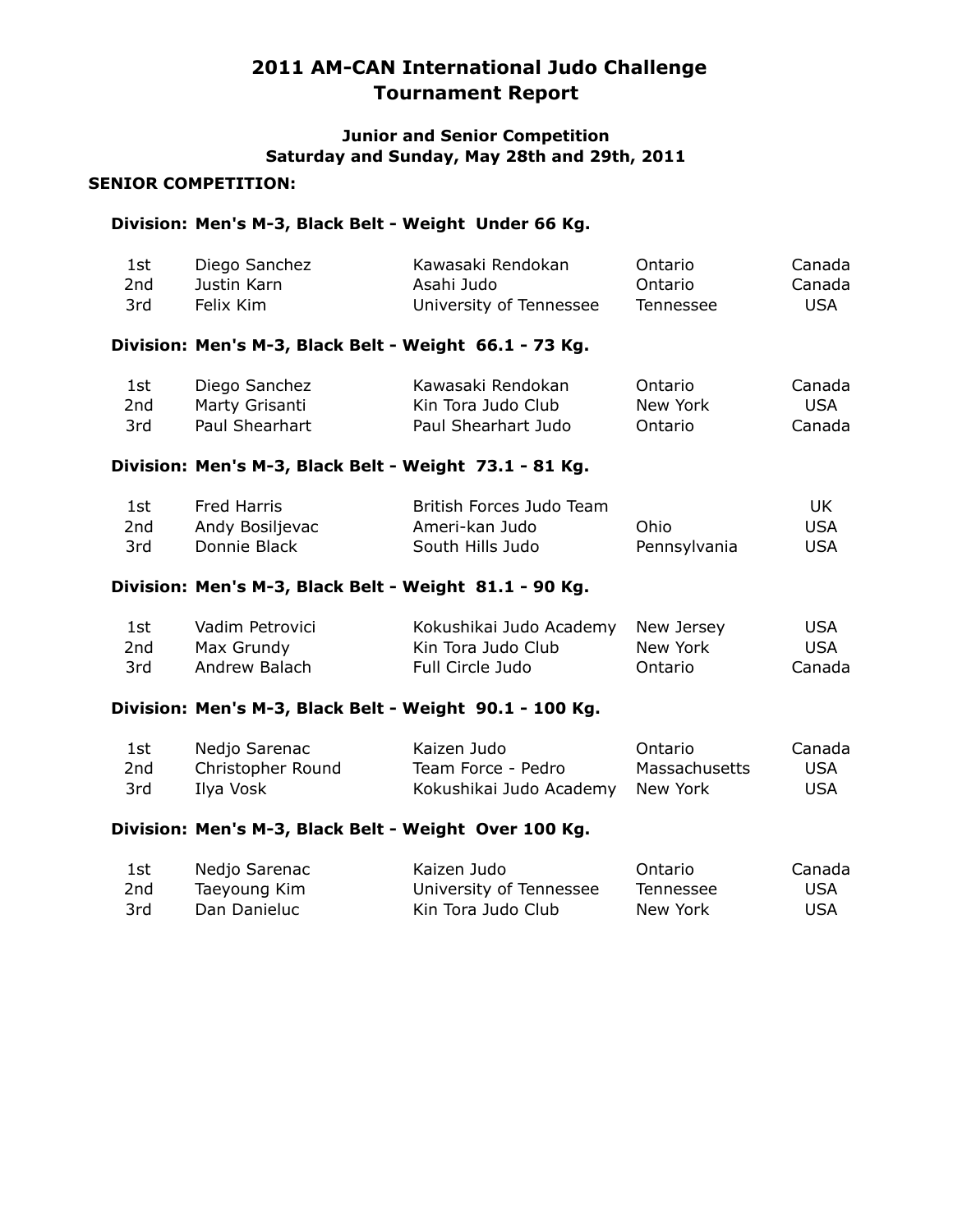### **Junior and Senior Competition Saturday and Sunday, May 28th and 29th, 2011**

#### **SENIOR COMPETITION:**

#### **Division: Men's M-4, Masters - Weight Under 66 Kg.**

| 1st | Paul Bova       | Trafford Judo Club    | Pennsylvania | USA    |
|-----|-----------------|-----------------------|--------------|--------|
| 2nd | Renato Bernardo | Full Circle Judo Club | Ontario      | Canada |
| 3rd |                 |                       |              |        |

#### **Division: Men's M-4, Masters Over Age 30-35 - Weight 66.1 - 73 Kg.**

| 1st | Marty Rastelli       | Kin Tora Judo Club       | New York | USA |
|-----|----------------------|--------------------------|----------|-----|
| 2nd | Lee Douglas          | British Forces Judo Team |          |     |
| 3rd | <b>Philip Morris</b> | British Forces Judo Team |          | UK  |

#### **Division: Men's M-4, Masters Over Age 40 - Weight 66.1 - 73 Kg.**

| 1st | Artur Targosinski | Kidokan Judo       | Ontario  | Canada |
|-----|-------------------|--------------------|----------|--------|
| 2nd | Michael Brunner   | Kin Tora Judo Club | New York | USA    |
| 3rd |                   |                    |          |        |

#### **Division: Men's M-4, Masters Over Age 30-40 - Weight 73.1 - 81 Kg.**

| 1st  | Fred Harris      | British Forces Judo Team |          | UK . |
|------|------------------|--------------------------|----------|------|
| 2nd  | Steven Indalecio | Kin Tora Judo Club       | New York | USA  |
| -3rd | Joshua Smith     | Bushido Kai Judo Club    | New York | USA  |

#### **Division: Men's M-4, Masters Over Age 50 - Weight 73.1 - 81 Kg.**

| Tony Kelly<br>1st | Tora Judo  | Ontario         | Canada   |     |
|-------------------|------------|-----------------|----------|-----|
| 2nd               | Jerry Wee  | Macomb Y        | Michigan | USA |
| 3rd               | Jeff Summa | Oishi Judo Club | New York | USA |

#### **Division: Men's M-4, Masters Age 30-35 - Weight 81.1 - 90 Kg.**

| 1st  | Matthew Barlow | British Forces Judo Team |          |      |
|------|----------------|--------------------------|----------|------|
| 2nd  | Joao Moreira   | Kin Tora Judo Club       | New York | USA. |
| -3rd |                |                          |          |      |

#### **Division: Men's M-4, Masters Over Age 45 - Weight 81.1 - 90 Kg.**

| 1st | Andy Boulet   | Kin Tora Judo Club  | New York    | USA |
|-----|---------------|---------------------|-------------|-----|
| 2nd | Junior Negron | San Yama Bushi Judo | New York    | USA |
| 3rd | Chris Zusi    | Hwang's Judo        | Connecticut | USA |